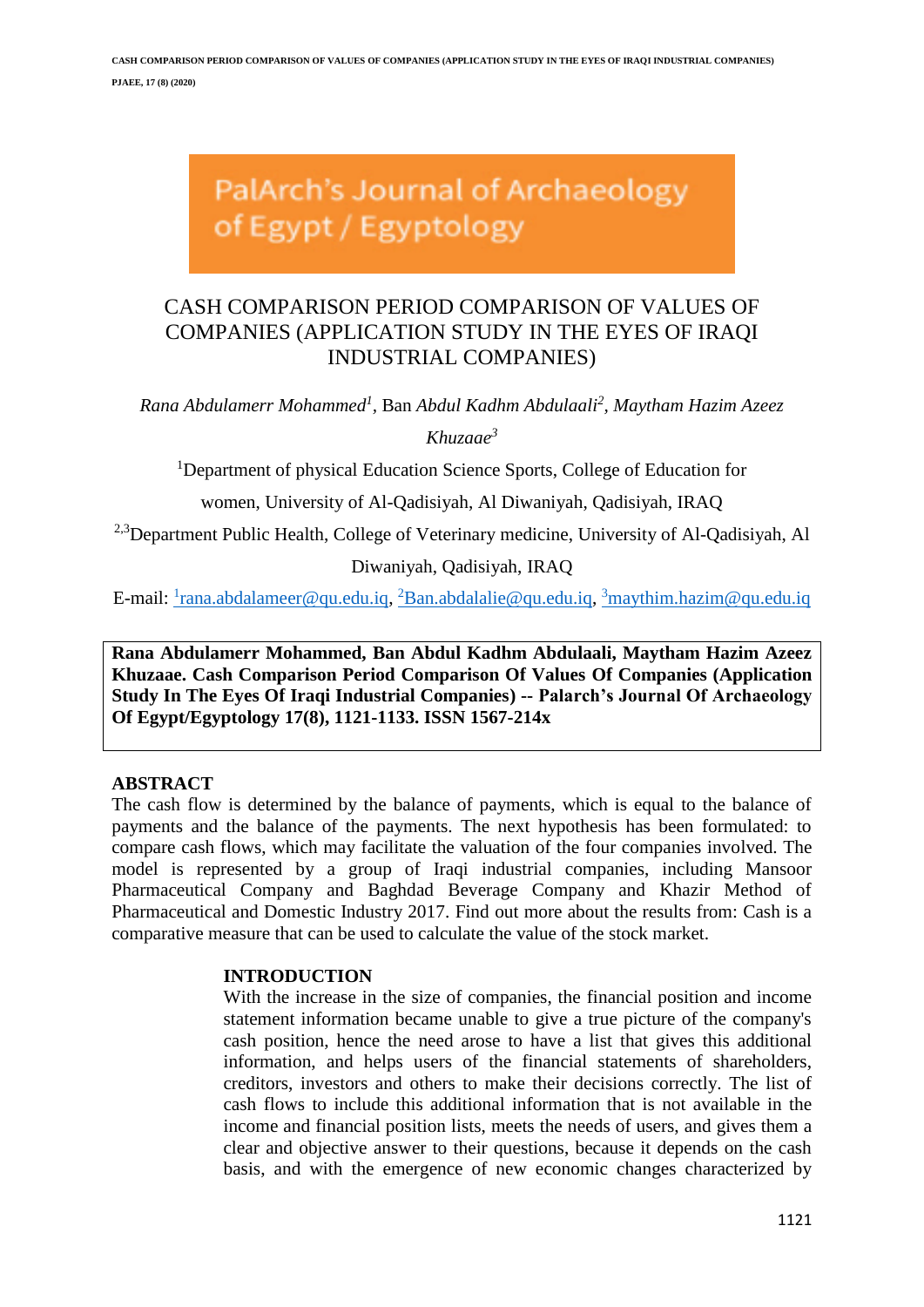conditions of uncertainty and an increased need for the investor to create an investment climate It is characterized by credibility, convenience, transparency and more flexibility to assist in making investment decisions. The importance of this list has increased, as the investor becomes interested in the company's cash operations such as buying and selling stocks and bonds in the financial markets, loan and refund operations, dividend payments, interest payments, and so on.

# **RESEARCH METHODOLOGY**

## *The Problem Statement*

The research problem lies in the fact that the traditional financial statements represented by the income statement as well as the balance sheet cannot meet the needs of decision-makers as required, in addition to the inability of these lists to provide the necessary information to assess the quality of profits. The research problem might be articulated through the subsequent question: Can measures Can cash flows help assess the quality of earnings?

# *The Significance of the Study*

The significance of the research is highlighted by the importance of the cash flow list in providing the necessary indicators to measure the quality of companies 'profits, in a way that helps improve the performance of these companies and in line with the variables accompanying the modern business environment.

## *Research Objectives*

The research aims to deal with the theoretical framework of the statement of cash flows, with a focus on measures of cash flows that help in assessing the quality of profits, and among these measures the sufficiency of operating cash flows, the indicator of operational activity and return on assets from operating cash flow.

## *Research Hypothesis*

The research is based on the basic assumption that: - (Measures of cash flows can help in assessing the quality of companies' profits).

## *Research Sample*

The study sample represents of a group of Iraqi industrial companies, namely Al-Mansour Pharmaceutical Industries, Baghdad Soft Drinks Company, Khazar Road Company for Construction Materials and the National Furniture Industry Company for the years 2017 and 2018.

# **THE THEORETICAL FRAMEWORK**

# *The Concept of the Cash Flow List*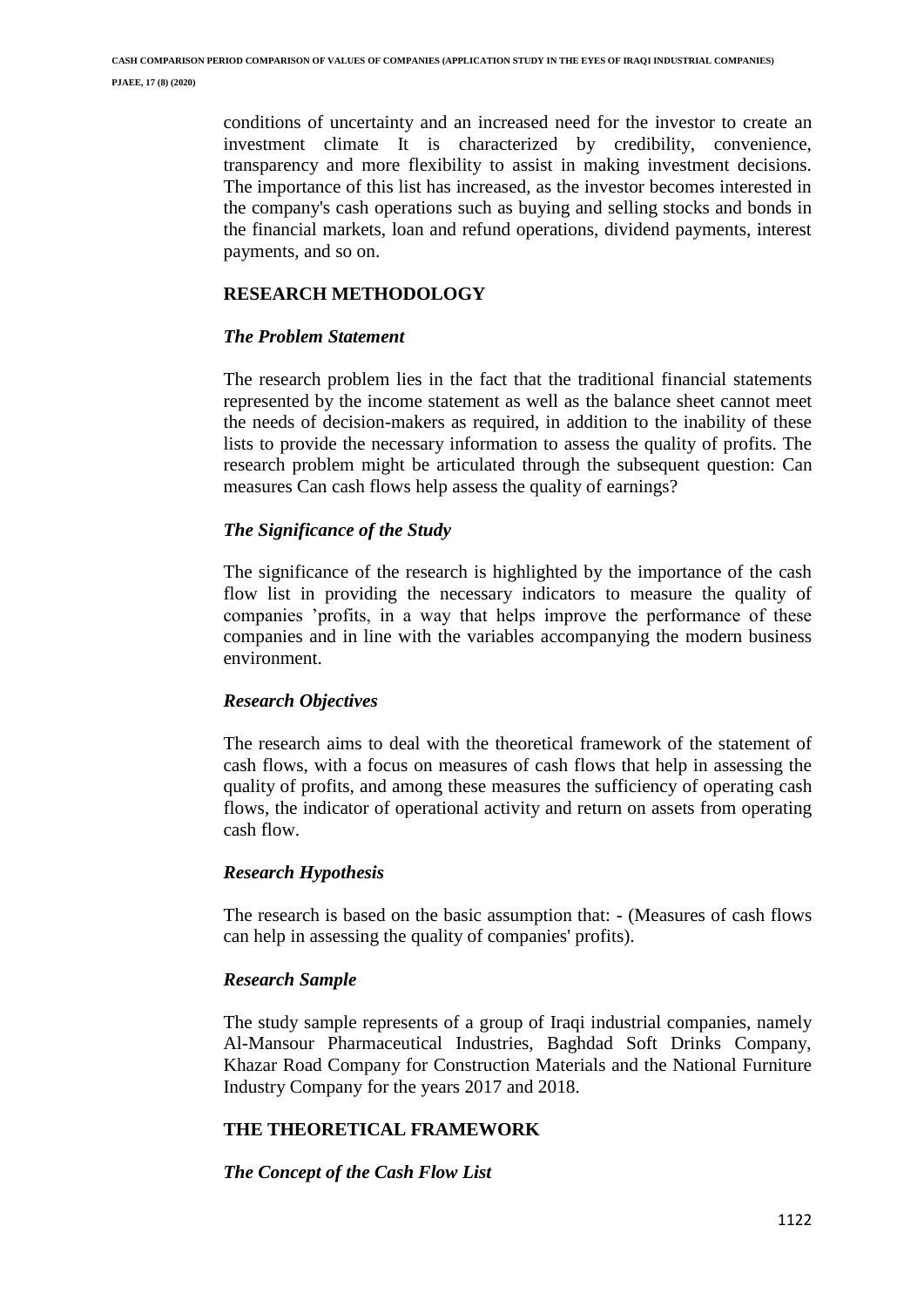The list of cash flows is seen as an analytical statement of the movement of changes in cash that occurred in the company, whether by increase or decrease, and to know the reasons for these changes, meaning that this list depicts the total cash incoming transactions and the total cash outgoing transactions (Al Douri and Abu Zinad, 2006: 111) And there are those who view the cash flow list as a list that displays cash receipts, cash payments, and the net change in cash through operating activities, investment activities and financing activities, so that the cash balance corresponds to the beginning of the period and the end of the period. In a certain period of time, and often at the end of the fiscal year, it is a determination of the balance of cash inflows and outflows of the company during the conduct of operational operations, investment operations and financing operations in the company during the fiscal year (Nurnberg, 2006: 30)), and it was also known as a financial report that shows the individual who use financial statements, the cash flow sources and how it was used for a definite time (Essys, 2018: 2).

As for the importance of the cash flow statement, it appears through its effective role in providing information about the financial position of the company, and is considered useful in comparing changes in the company's financial position by shareholders as it is an important source for investors in making investment decisions (Epstein & Pava, 1992: 32-33), in addition to that the statement of cash flows is an important source for determining and knowing the sustainability and stability of the company or not in the short term. In some cases, an experienced financial analyst uses the list of cash flows to identify problems and obstacles that may face the unit that cannot be noticed or discovered in the statements. The other, as it is possible for the cash flow list to give a clear picture of the company's performance and continuity better than both the income statement and the balance sheet, and this is confirmed by (Zhao & El-Masry, 2013: 822) by reviewing previous studies that dealt with the informational content The cash flow statement, which concluded that most studies indicated that the cash flow statement with informative content is better than the informational content of the income statement, and that the cash flow statement reports On a set of matters, which are as follows: (Kieso, et.al., 2016: 1345)

1. The monetary implications of the operations of the operating unit during a certain period.

2. Investment Transactions.

3. Financing Transactions.

4. As the profit and loss statement contains answers to the questions, the net rise or reduction in cash over the period: - Where did the money come from during the period? During this time, what was the cash would use? And what was the improvement over the time in the cash balance?

## *The Components of the Cash Flow Statement*

When preparing the statement of cash flows, companies disclose cash during the period, and they are classified according to their activities (operational, investment and financing) in an appropriate manner to provide appropriate information to the beneficiaries that helps in understanding and evaluating the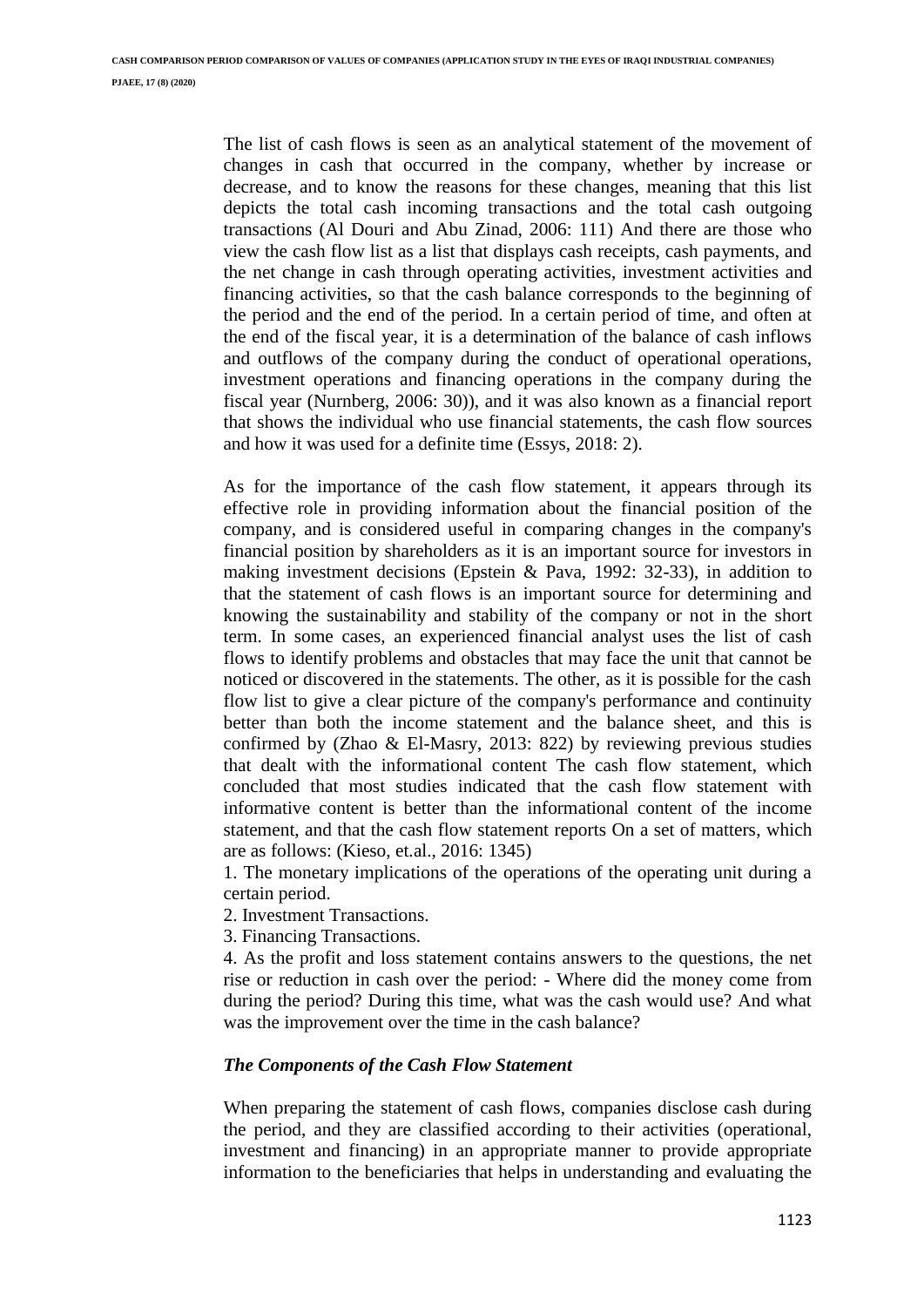effects of those activities on the financial statements, and thus the list of cash flows works to provide information about the flows Cash to the users of the financial statements to find rules and foundations that help in determining the unit's ability to generate cash, identify its areas of use and timing, and know the degree of certainty of achieving it in the future. (Al-Sabban et al., 2013: 146). The classification of cash inflows and outflows can be clarified as follows:

First: Operational activities: It includes the monetary effects of the deals that enter into determining the net income, and includes all cash received and paid in cash, and operating activities are considered important activities in companies, as the net amounts that result from this activity are considered a basic indicator of the extent of financing the company's operations And resulting from direct and indirect taxes at the unit level (Al-Tamimi and Ali, 2018: 9), and there are a set of examples that result in the operational activity in the company:  $-(IPSASS, 2016: 226)$ 

1. Consolidated amount of cash from various enterprises for the company and customs duty on sales and services, as well as additional cash flow from the breakdown, etc.

2. Cash accruals to finance unitary operations, operations, and other purposes.

3. The amount of cash paid to the employees.

4. Consolidated cash flows and outstanding payments from settlement of disputes and outstanding results from contracts.

Second: Investment activities: They are the cash flows resulting from the investment activities carried out by the company from the procure as well as sale of fixed assets as well as investments in debt and ownership of other companies (Nurnberg, 2006: 31)), and it includes all the company's activities related to the purchase or sale of assets and long-term investments that Not included in cash equivalents, and are disclosed separately, which results in the following investigation: (IPSASs, 2016: 228)

1. Providing a future service to the company that leads to the recognition of the asset in the financial reports.

2. Cash paid and received for the purchase and sale of buildings, lands, factories, equipment, intangible assets and other assets.

3. Cash paid for the sale and purchase of property rights and debt instruments for other units and shares in joint ventures.

Third: Financing activities: It includes activities related to the movement of loans and capital, whether by decrease or increase, and paid capital bonuses (Danko, et.al.2017: 141), which are all activities that lead to improving the company's ability to increase capital. It is disclosed in detail for all the cash received and paid resulting from financing activities, and the analysis of cash flows from financing activities is of special importance, as it is an important indicator to know the cash available through shares and loans, and through the analysis of the financing activity it is possible to know the extent of the company making distributions Profits for shareholders, and giving all users of the financial statements a comprehensive picture of the policies followed in financing its operations from equity or financing by borrowing, and thus these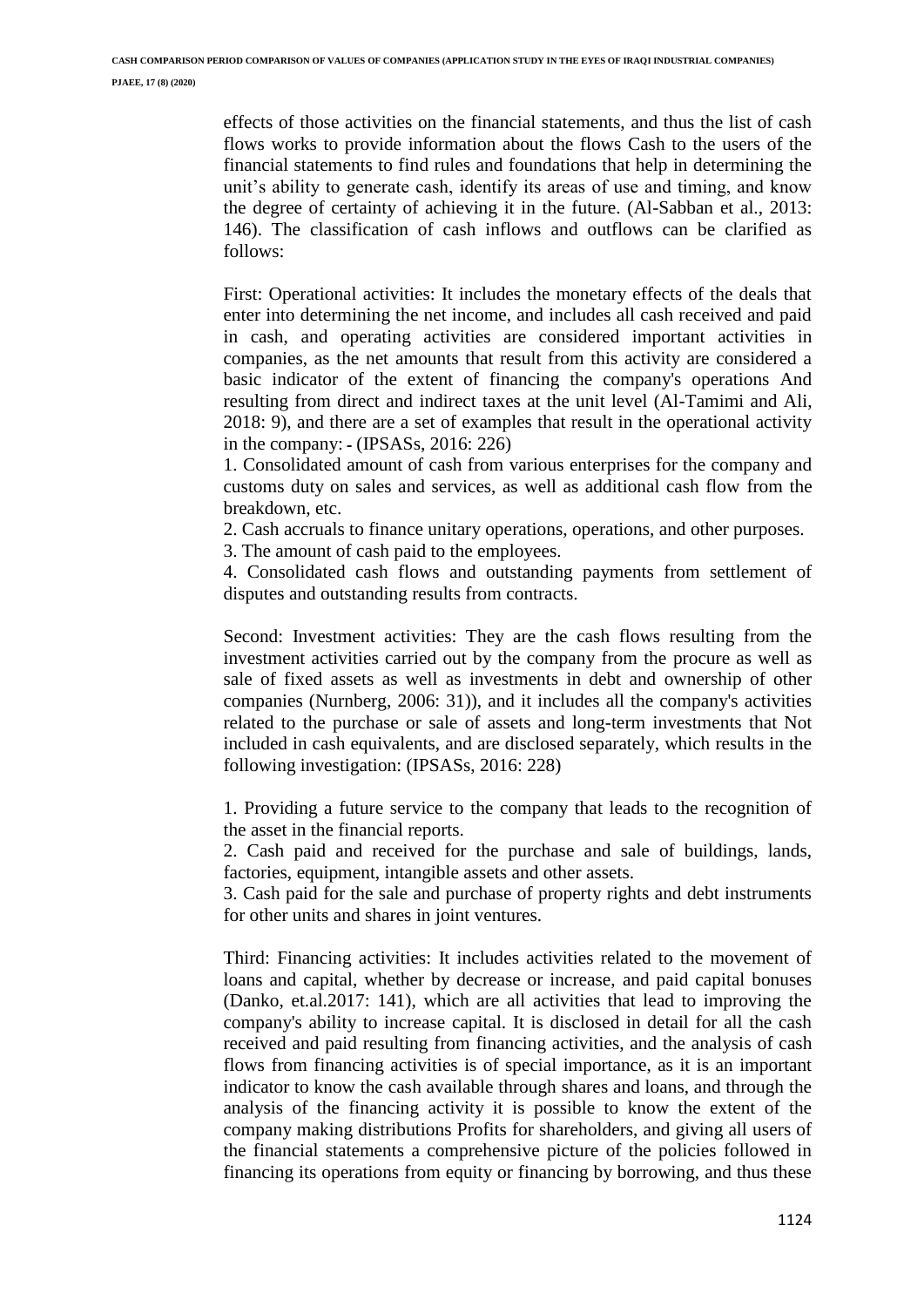activities will give a clear picture of the capital structure in the company, and examples of operations for these activities include the following: (IPSASs, 2016: 228)

1. All cash returns received from the issuance of unsecured debt securities, loans, bills, and other bonds.

- 2. Repayment of loans during the period.
- 3. Dividend distributions to shareholders during the period.
- 4. Cash paid amounts payable for finance lease.

2-3 Techniques of preparation of the cash balance statement and other factors to be put into account:

The statement of cash flows can be prepared according to two methods: the direct method and the indirect method (Garrison & Noreen, 2003). These two methods can be illustrated through the following:

First: The direct method: This method focuses on the main components of the entry and exit of the total cash flows connected to the operating actions of the business, as the seventh international standard (IAS7) recommended companies to follow the direct technique when preparing the statement of cash flows because it provides useful information when measuring cash flows as per The direct way of making the balance sheet is to determine the cash impact of each element of the income statement that explains the operating activities, and for the purpose of doing this, the cash basis should be used instead of the accrual basis used in preparing the income statement (Muhammad, 2013: 340).

Second: The indirect method: This method focuses on determining the net cash flows of operating activities by adding or deducting the elements that have no effect on cash, such as operating cash payments for previous or future years, and in order for us to prepare the cash flow statement, we must obtain information A group of information that is obtained from different sources so that a set of successive steps are followed to prepare the statement of cash flows in its final form, as well as highlighting the importance of information in the statement of cash flows and methods of preparing them, and this method in preparing the statement of cash flows is based on adjusting the net income that appears in the list Income after making some adjustments to it (Dahdouh, 2008: 217).

The concept of profit quality and the role of cash flow measures in evaluating them:

The quality of earnings refers to the ability of disclosed earnings to predict the future profits of the company, and it is an important criterion for assessing the repeatability, controllability, and deductibility of a company's profits. Accounting benefit efficiency is often seen as earnings that are characterised by the defining attributes of the desired accounting information for the users of the financial statements that meet the aim of transparency of the financial statements, since it offers the forecasting ability of accounting data to forecast profits in the upcoming months. (Richardson, 2003: 113). ).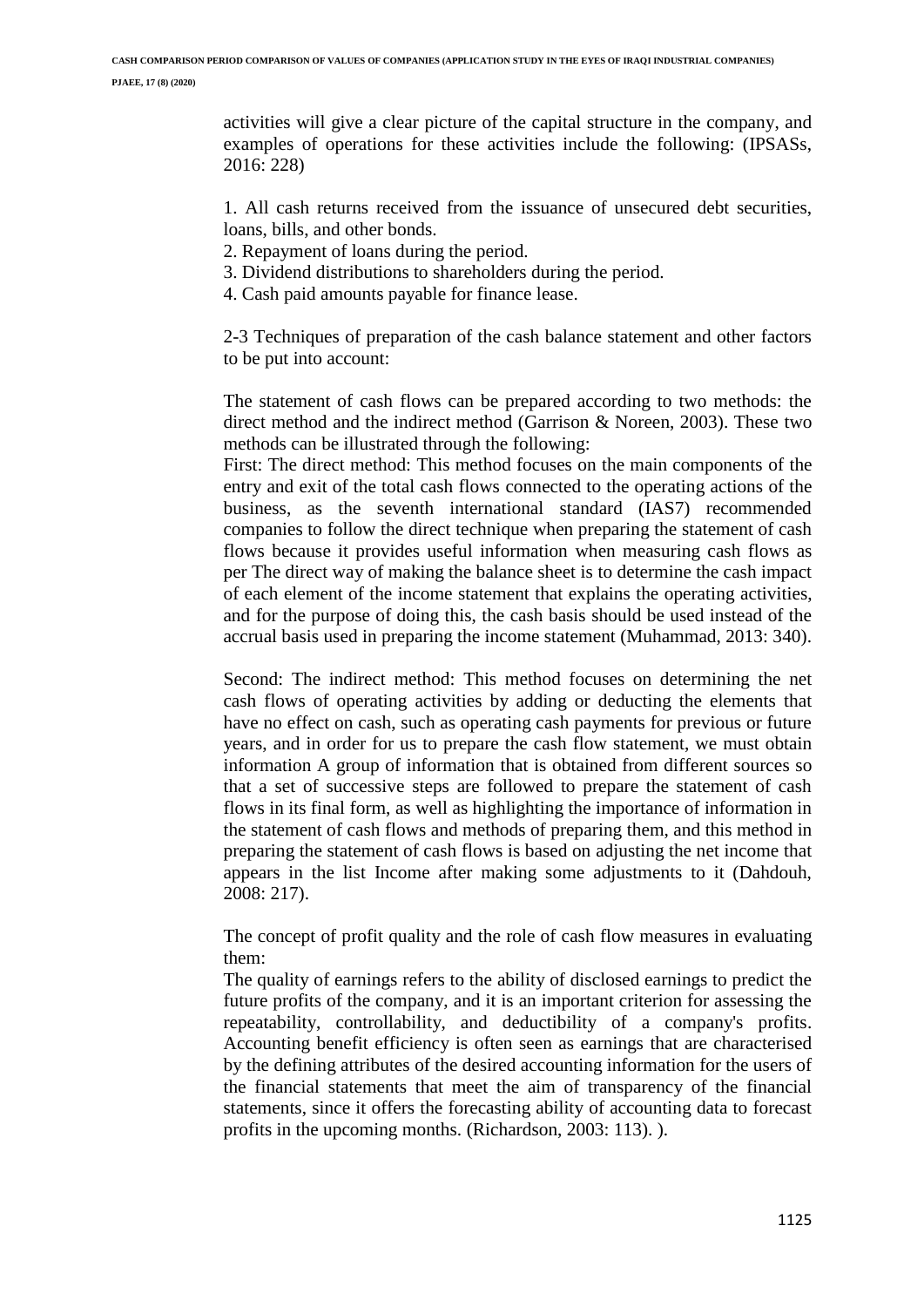The statement of cash flows can be used to develop metrics that include a set of financial ratios that can be used as a guide in evaluating various aspects of activity, and from these measures measures to evaluate the quality of profits. These measures express the continuity of the company's cash flows more than the continuity of entitlement. Cash flows are information by which a distinction can be made between net income and net cash flow, given that net income is determined on the basis of accrual, while net cash flow is determined on the cash basis, and among the most important ratios that can be derived from the cash flow statement to serve the purposes of assessing the quality of profits The company during the accounting period: - (Matar, 2010: 162)

First: The operational cash flow adequacy ratio: This ratio is calculated according to the following equation: Operating cash flow adequacy ratio = Cash inflows from Operating activities  $\div$  basic cash needs

It is meant by basic cash needs with cash outflows for operating activities, debt burden payments, capital spending necessary to maintain production capacity and pay off debts due during the year, and this ratio expresses the company's ability to provide sufficient operational cash flows to cover the main cash needs, in particular the repayment Debt (Dergham, 2008: 53).

Second: Operational activity indicator: This indicator is calculated according to the following equation: Operating Activity Index = Net Operating Cash Flow  $\div$  Operating Profit Before interest and tax

This ratio shows the ability of the company's operating activities to generate operating cash flow during the accounting period.

Third: Return on assets from operational cash flow: It is calculated according to the following equation:

Return on assets from operating cash flow  $=$  Net flow

Operating cash  $\div$  total assets

This ratio indicates the ability of the company's assets to maintain the generation of operating cash flow during the accounting period (Matar, 2010: 163).

The third topic: the practical side of the research

#### *Introductory Profile of Industrial Companies Research Sample*

The research sample is represented by a group of Iraqi industrial companies, which are Al-Mansour Pharmaceutical Industries, Baghdad Soft Drinks Company, Khazar Road Company for Construction Materials and the National Furniture Industry Company for the years 2017 and 2018, and an introductory profile of these companies can be given, as follows:

1. Al-Mansour Pharmaceutical Industries Company: - The company was established in 1989, and the main objective of the company is to support the national economy in the fields of pharmaceutical and cosmetic industry, in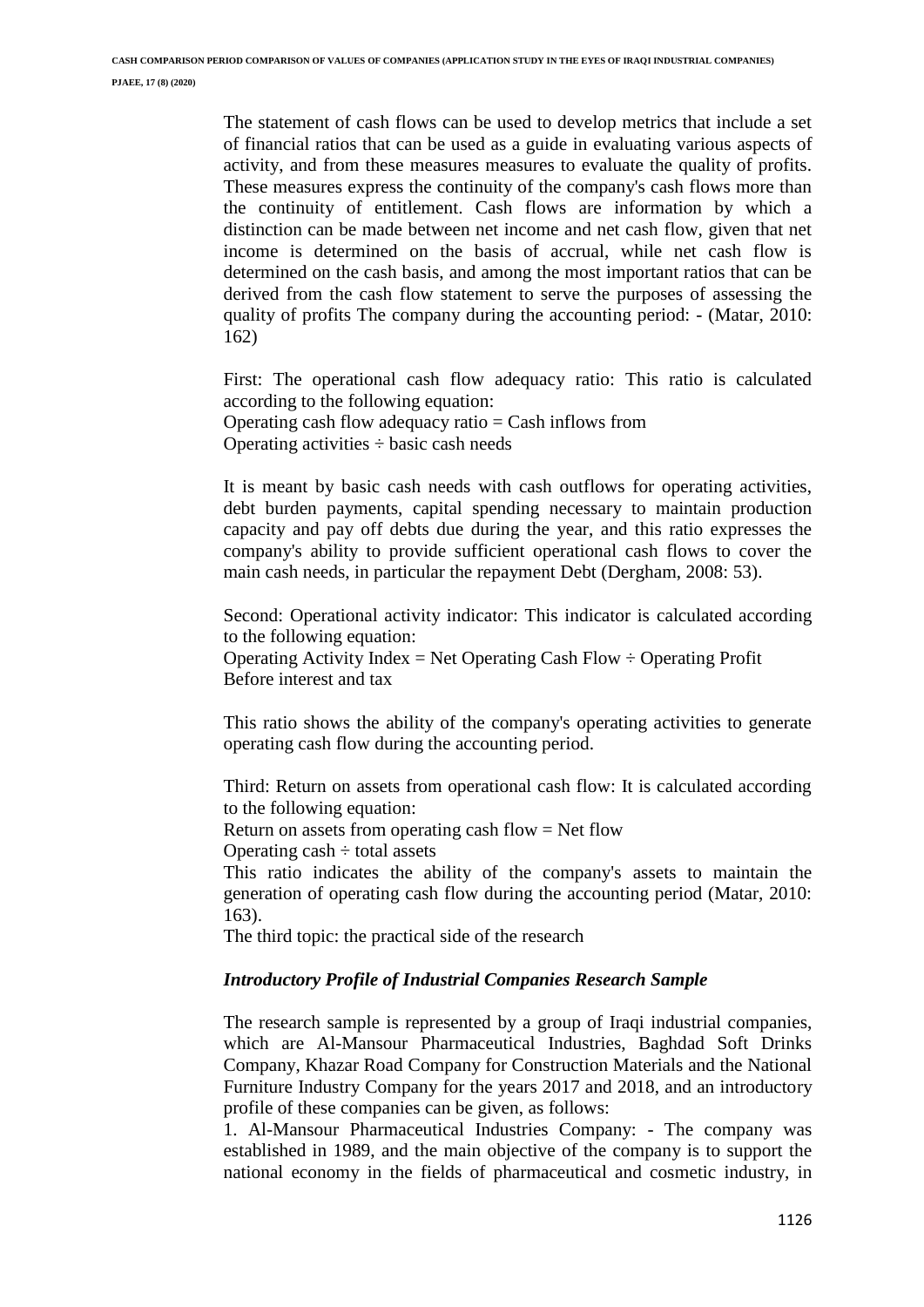accordance with international standards and the country's economic goals and the production of various human medicines.

2. Baghdad Soft Drinks Company: The company was established in 1989, and signed an exclusive franchise contract with Pepsi, but the relationship ended in 1990 due to US sanctions and economic blockade, and in 2004 the franchising agreement was concluded again.

3. Tareeq Al-Khazar Construction Materials Company: - The company was established in 1989, and it is a company specialized in the production and trade of construction materials, real estate investments and general contracting, and it is a public shareholding company listed on the Iraq Stock Exchange since 2004.

4. The National Furniture Manufacturing Company: - The Company was established in 1986, and the company works in the field of manufacturing furniture and home furnishings, including carpets, upholstery and wall coverings to meet the customers' needs of these products.

Calculation of operating, investment and financing cash flows for companies Research sample: a

For the purpose of calculating the operating, investment and financing cash flows of the companies, the research sample has been referred to the published data and financial statements of these companies in order to collect data on cash flows during the years 2017 and 2018, and the operating, investment and financing cash flows of Al-Mansour Pharmaceutical Industries, Baghdad Soft Drinks Company, and Tariq Company can be clarified. Al-Khazir Construction Materials and the National Furniture Industry Company for the year 2017, as shown in the following table:

**Table (1)** Operating, investment and financing cash flows for companies Research Sample for the year 2017 (amounts in millions of dinars)

| <b>Total</b> | <b>Financing</b><br>cash flows | <b>Investment</b><br>cash flow | <b>Operating</b><br>cash flows | <b>Companies</b>                                                   | rS                      |
|--------------|--------------------------------|--------------------------------|--------------------------------|--------------------------------------------------------------------|-------------------------|
| 633          | 33                             | 400                            | 200                            | Al<br><b>Mansour</b><br><b>Pharmaceutical</b><br><b>Industries</b> | $\mathbf{1}$            |
| 141928       | 44333                          | 71094                          | 26501                          | <b>Baghdad</b> for soft<br>drinks                                  | $\overline{2}$          |
| 462          | (887)                          | 816                            | 533                            | Road<br>Khazir<br><b>Construction</b><br><b>Materials</b>          | $\overline{\mathbf{3}}$ |
| 1666         | (320)                          | 778                            | 1208                           | <b>National</b><br><b>Furniture</b><br>Industry                    | $\overline{\mathbf{4}}$ |

**Source:** Preparation of the researcher based on the data available in the research sample companies.

It is evident from the above table that Baghdad Soft Drinks Company achieved the highest operating, investment and financing cash flows during the year 2017, reaching 26501, 71,094 and 44,333 million dinars, respectively. Either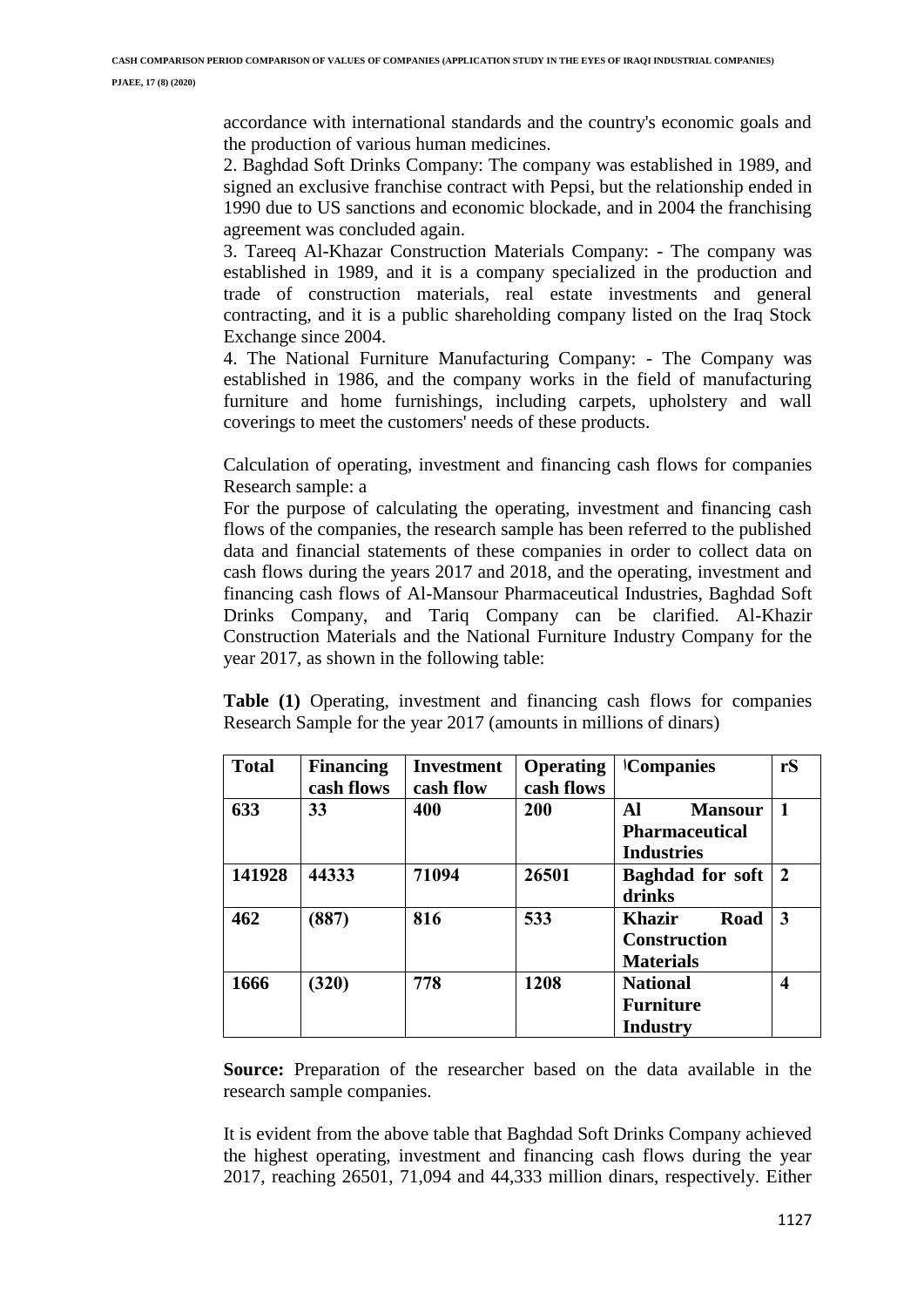Al-Mansour Pharmaceutical Industries achieved the lowest operating and investment cash flows, which amounted to 200 and 400 million dinars respectively. The operating, investment and financing cash flows of the companies for the research sample for the year 2018 can be illustrated through the following table:

**Table (2)** Operating, investment and financing cash flows for companies, research sample for the year 2018 (amounts in millions of dinars

| <b>Total</b> | <b>Financing</b><br>cash<br>flows | <b>Investment</b><br>cash flow | <b>Operating</b><br>cash flows | <b>Companies</b>                                                   | rS               |
|--------------|-----------------------------------|--------------------------------|--------------------------------|--------------------------------------------------------------------|------------------|
| 468          | (32)                              | (300)                          | 800                            | Al<br><b>Mansour</b><br><b>Pharmaceutical</b><br><b>Industries</b> |                  |
| 88689        | 0                                 | 35893                          | 52796                          | <b>Baghdad for soft</b><br>drinks                                  | $\overline{2}$   |
| 970          | (226)                             | 441                            | 755                            | Road<br>Khazir<br><b>Construction</b><br><b>Materials</b>          | 3                |
| 702          | (35)                              | 513                            | 224                            | <b>National</b><br><b>Furniture</b><br><b>Industry</b>             | $\boldsymbol{4}$ |

**Source:** Preparation of the researcher based on the data available in the research sample companies.

It is evident from the above table that the Baghdad Soft Drinks Company has achieved the highest operational and investment cash flow of 52796, 35893 million dinars, while it did not achieve any funding flow during this year, and it is also noticed that there is a discrepancy in the cash inflows and outflows of the companies in the research sample, and the reason is In that to the fluctuations in the performance of these companies during this period.

## *Evaluating the quality of Companies 'profits*

## *Research Sample Using Cash Flow Measures*

For the purpose of assessing the quality of corporate profits for the research sample using cash flow measures, three measures will be relied upon, as follows:

First: The operational cash flow adequacy ratio: This ratio expresses the company's ability to provide sufficient operational cash flows to cover the main cash needs, in particular the payment of its debts, and this ratio is calculated according to the following equation:

Operating cash flow adequacy ratio  $=$  Cash inflows from

Operating activities  $\div$  basic cash needs

The adequacy of operating cash flows for the research sample companies for the years 2017 and 2018 can be clarified, as shown in the following table: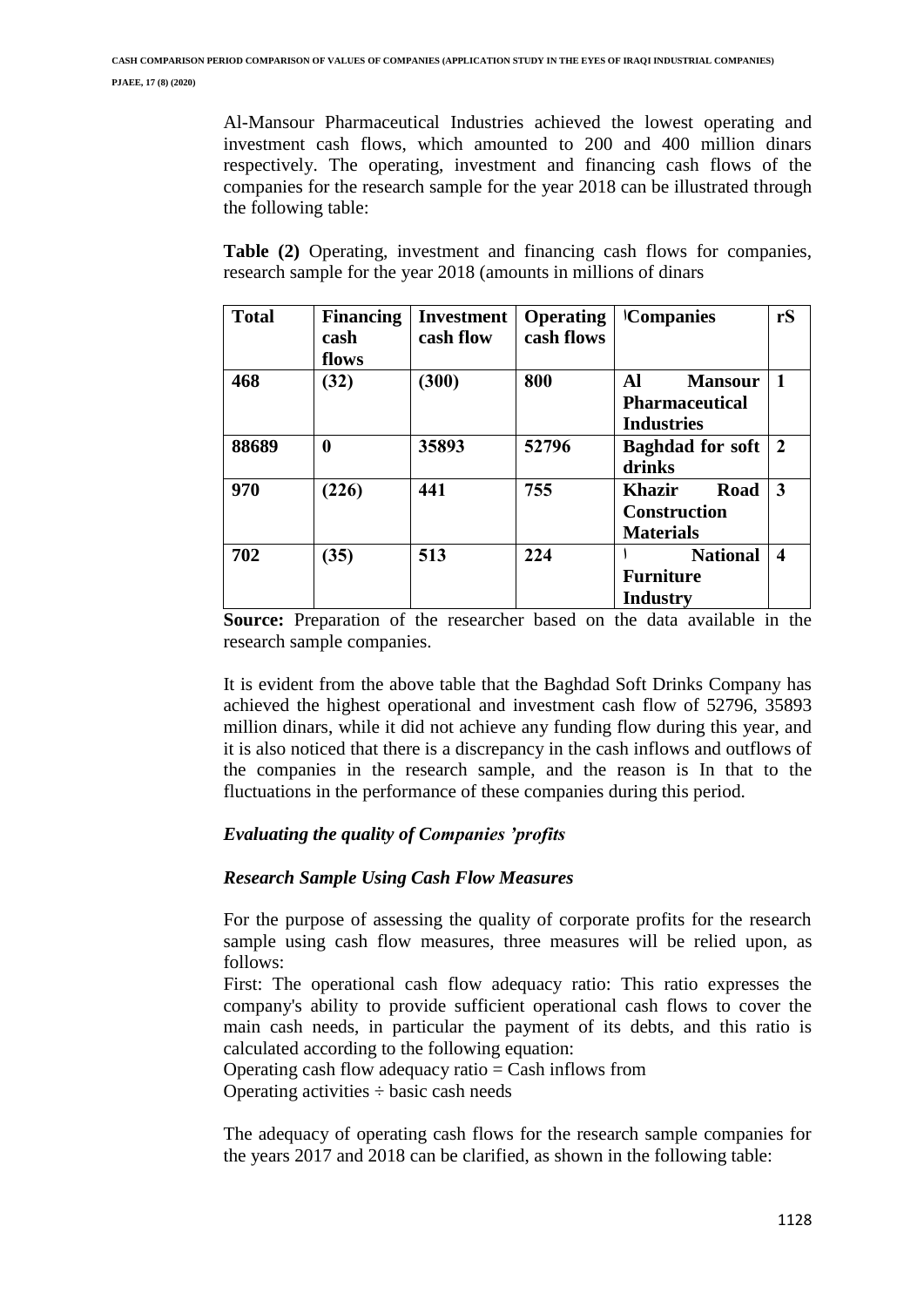| 2018                 |              |               | 2017           |                   |            | Compani       | rS                      |
|----------------------|--------------|---------------|----------------|-------------------|------------|---------------|-------------------------|
| Operati              | <b>Basic</b> | Cash          | <b>Operati</b> | <b>Bas</b>        | Cash       | es            |                         |
| ng cash              | cash         | inflows       | ng cash        | ic                | inflows    |               |                         |
| flow                 | needs        | from          | flow           | cas               | from       |               |                         |
| adequac              |              | <b>Operat</b> | adequac        | $\mathbf h$       | Operatio   |               |                         |
| y ratio <sup>5</sup> |              | ional         | y ratio        | nee               | nal        |               |                         |
|                      |              | activiti      |                | ds                | activities |               |                         |
|                      |              | <b>es</b>     |                |                   |            |               |                         |
| 0.800                | 1000         | 800           | 0.400          | 500               | 200        | Al            | $\mathbf{1}$            |
|                      |              |               |                |                   |            | Mansour       |                         |
|                      |              |               |                |                   |            | Pharmace      |                         |
|                      |              |               |                |                   |            | utical        |                         |
|                      |              |               |                |                   |            | Industries    |                         |
| 1.886                | 2800         | 52796         | 0.883          | 300               | 26501      | Baghdad       | $\overline{2}$          |
|                      | 0            |               |                | $\boldsymbol{00}$ |            | for<br>soft   |                         |
|                      |              |               |                |                   |            | drinks        |                         |
| 0.581                | 1300         | 755           | 0.761          | 700               | 533        | Khazir        | 3                       |
|                      |              |               |                |                   |            | Road          |                         |
|                      |              |               |                |                   |            | Constructi    |                         |
|                      |              |               |                |                   |            | <sub>on</sub> |                         |
|                      |              |               |                |                   |            | Materials     |                         |
| 0.373                | 600          | 224           | 0.863          | 140               | 1208       | National      | $\overline{\mathbf{4}}$ |
|                      |              |               |                | 0                 |            | Furniture     |                         |
|                      |              |               |                |                   |            | Industry      |                         |

**Table (3)** The adequacy of operating cash flows for the research sample companies

**Source:** Prepared by the researcher.

It is evident from the above table that the Baghdad Soft Drinks Company achieved the highest percentage in 2017, amounting to 0.883, and this company also achieved the highest percentage during 2018, which amounted to 1,886, which indicates the ability of this company to provide sufficient operating cash flows to cover the needs. Cash Principal, in particular, pays off its debt better than other companies.

Second: Operational Activity Index: This indicator shows the ability of operating activities to generate operating cash flow during the accounting period. This indicator is calculated according to the following equation: Operating Activity Index = Net Operating Cash Flow  $\div$  Operating Profit Before interest and tax

The operating activity index of the companies' research sample for the years 2017 and 2018 can be clarified, as shown in the following table: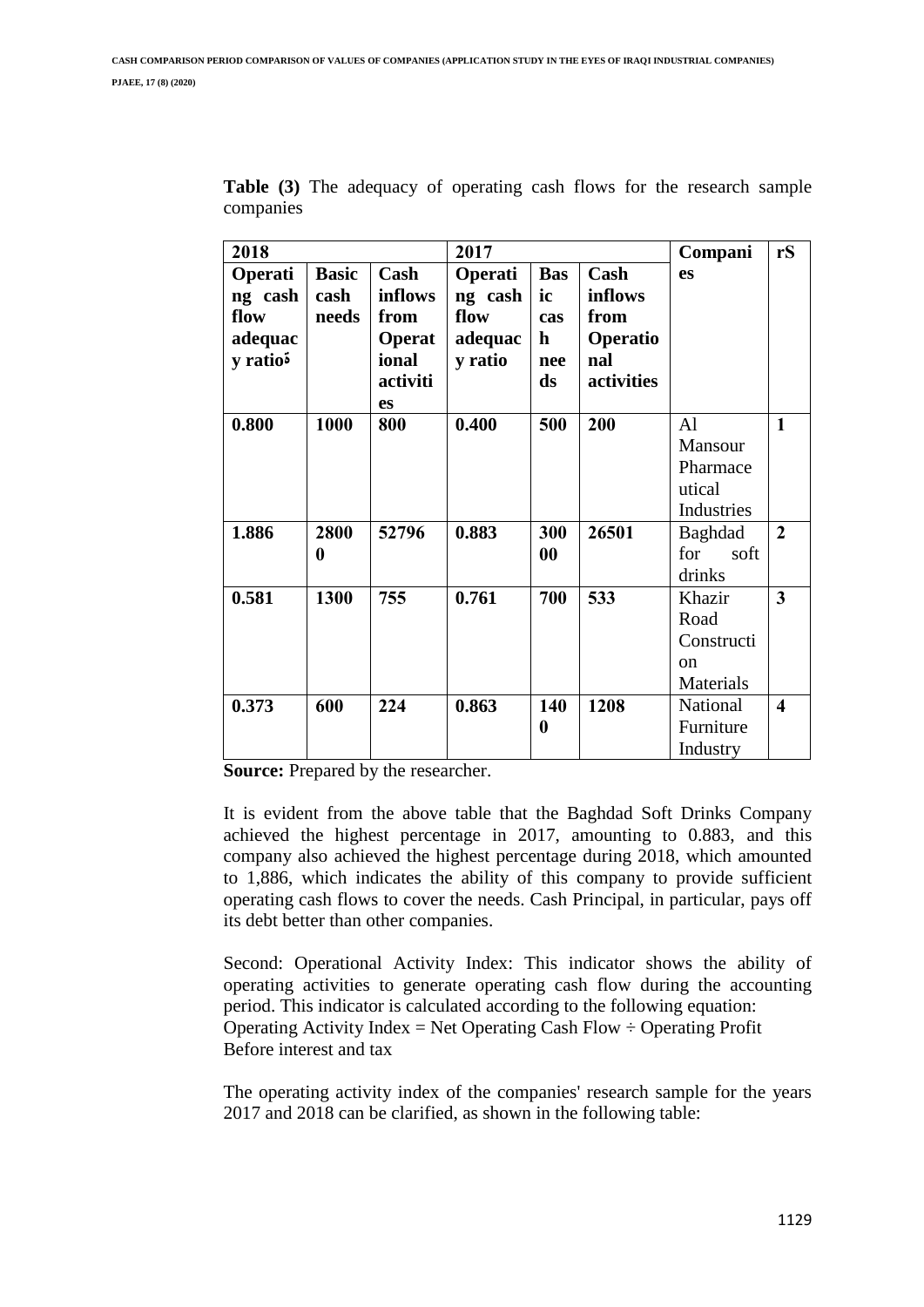| 2018                                                 |                                                                     |                                          | 2017                                     | Compa                                                           | rS                                       |                                                                                 |                         |
|------------------------------------------------------|---------------------------------------------------------------------|------------------------------------------|------------------------------------------|-----------------------------------------------------------------|------------------------------------------|---------------------------------------------------------------------------------|-------------------------|
| Oper<br>ation<br>al<br>activi<br>ty<br>indic<br>ator | Opera<br>ting<br>profit<br><b>Before</b><br>intere<br>st and<br>tax | <b>Net</b><br>operati<br>ng cash<br>flow | Operatio<br>nal<br>activity<br>indicator | Operat<br>ing<br>profit<br><b>Before</b><br>interest<br>and tax | <b>Net</b><br>operati<br>ng cash<br>flow | nies                                                                            |                         |
| 12.50<br>$\bf{0}$                                    | 64                                                                  | 800                                      | 2.667                                    | 75                                                              | 200                                      | Al<br><b>Mansou</b><br>r<br>Pharma<br>ceutical<br><b>Industri</b><br>es         | $\mathbf{1}$            |
| 3.520                                                | 15000                                                               | 52796                                    | 2.208                                    | 12000                                                           | 26501                                    | <b>Baghda</b><br>for<br>$\mathbf d$<br>soft<br>drinks                           | $\overline{2}$          |
| 3.356                                                | 225                                                                 | 755                                      | 1.333                                    | 400                                                             | 533                                      | <b>Khazir</b><br><b>Road</b><br>Constru<br>ction<br><b>Materia</b><br><b>ls</b> | $\overline{\mathbf{3}}$ |
| 1.806                                                | 124                                                                 | 224                                      | 2.013                                    | 600                                                             | 1208                                     | <b>Nationa</b><br>ı<br><b>Furnitu</b><br>re<br><b>Industr</b><br>y              | $\overline{\mathbf{4}}$ |

**Table (4)** Index of operational activity of the research sample companies

**Source:** Prepared by the researcher.

It is evident from the above table that Al-Mansour Pharmaceutical Industries achieved the highest index during 2017 of 2,667, and this company also achieved the highest index during 2018 of 12,500, which indicates the ability of the operating activities in this company to generate operational cash flow during the period Accounting better than other companies.

Third: Return on assets from operating cash flow: - This ratio shows the ability of the company's assets to maintain the generation of operating cash flow during the accounting period, and the return on assets from operating cash flow is calculated according to the following equation: Return on assets from operating cash flow  $=$  Net flow

Operating  $cash \div total$  assets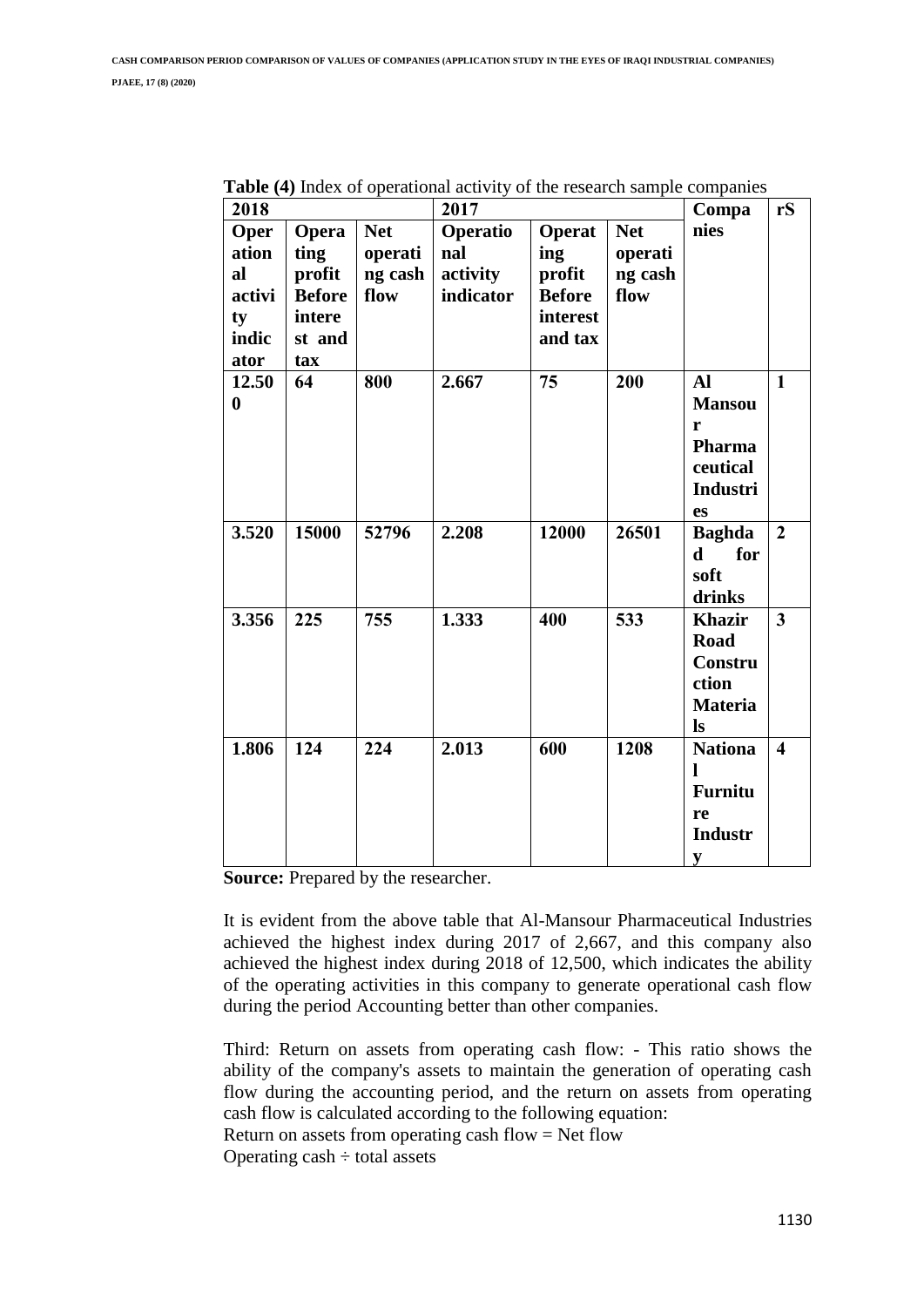The return on assets from the operating cash flow of companies can be clarified for the research sample for the years 2017 and 2018, as shown in the following table:

| 2018                                                    |                                                                 |                                          | 2017                                                    |                                                                 |                                          | Compani                                                                  | r                       |
|---------------------------------------------------------|-----------------------------------------------------------------|------------------------------------------|---------------------------------------------------------|-----------------------------------------------------------------|------------------------------------------|--------------------------------------------------------------------------|-------------------------|
| <b>Opera</b><br>tional<br>activit<br>y<br>indica<br>tor | Operat<br>ing<br>profit<br><b>Before</b><br>interest<br>and tax | <b>Net</b><br>operati<br>ng cash<br>flow | <b>Opera</b><br>tional<br>activit<br>y<br>indica<br>tor | Operati<br>ng<br>profit<br><b>Before</b><br>interest<br>and tax | <b>Net</b><br>operati<br>ng cash<br>flow | es                                                                       | S                       |
| 0.084                                                   | 9504                                                            | 800                                      | 0.025                                                   | 8050                                                            | 200                                      | Al<br><b>Mansour</b><br>Pharmac<br>eutical<br>Industrie<br>S             | $\mathbf{1}$            |
| 0.151                                                   | 350255                                                          | 52796                                    | 0.082                                                   | 322213                                                          | 26501                                    | <b>Baghdad</b><br>for<br>soft<br>drinks                                  | $\overline{2}$          |
| 0.418                                                   | 1807                                                            | 755                                      | 0.297                                                   | 1796                                                            | 533                                      | <b>Khazir</b><br><b>Road</b><br>Construc<br>tion<br><b>Material</b><br>S | 3                       |
| 0.080                                                   | 2814                                                            | 224                                      | 0.504                                                   | 2397                                                            | 1208                                     | <b>National</b><br><b>Furnitur</b><br>$\mathbf e$<br><b>Industry</b>     | $\overline{\mathbf{4}}$ |

**Table (5)** Return on assets of operating cash flow research sample companies

**Source:** Prepared by the researcher.

It is noticed from the above table that the National Furniture Manufacturing Company achieved the highest percentage in 2017, amounting to 0.504, either during 2018 the Khazir Road Construction Materials Company achieved the highest percentage of 0.418, which indicates the ability of the assets of these two companies to maintain the generation of flow Operating cash during the accounting period.

Based on the above, it can be said that the statement of cash flows has helped in developing measures that include a set of financial ratios that can be used as a guide in evaluating various aspects of activity, especially with regard to assessing the quality of profits, as these measures express the extent of the continuity of the company's cash flows, thus The research hypothesis has been proven.

# **CONCLUSIONS AND RECOMMENDATIONS**

## *Conclusions*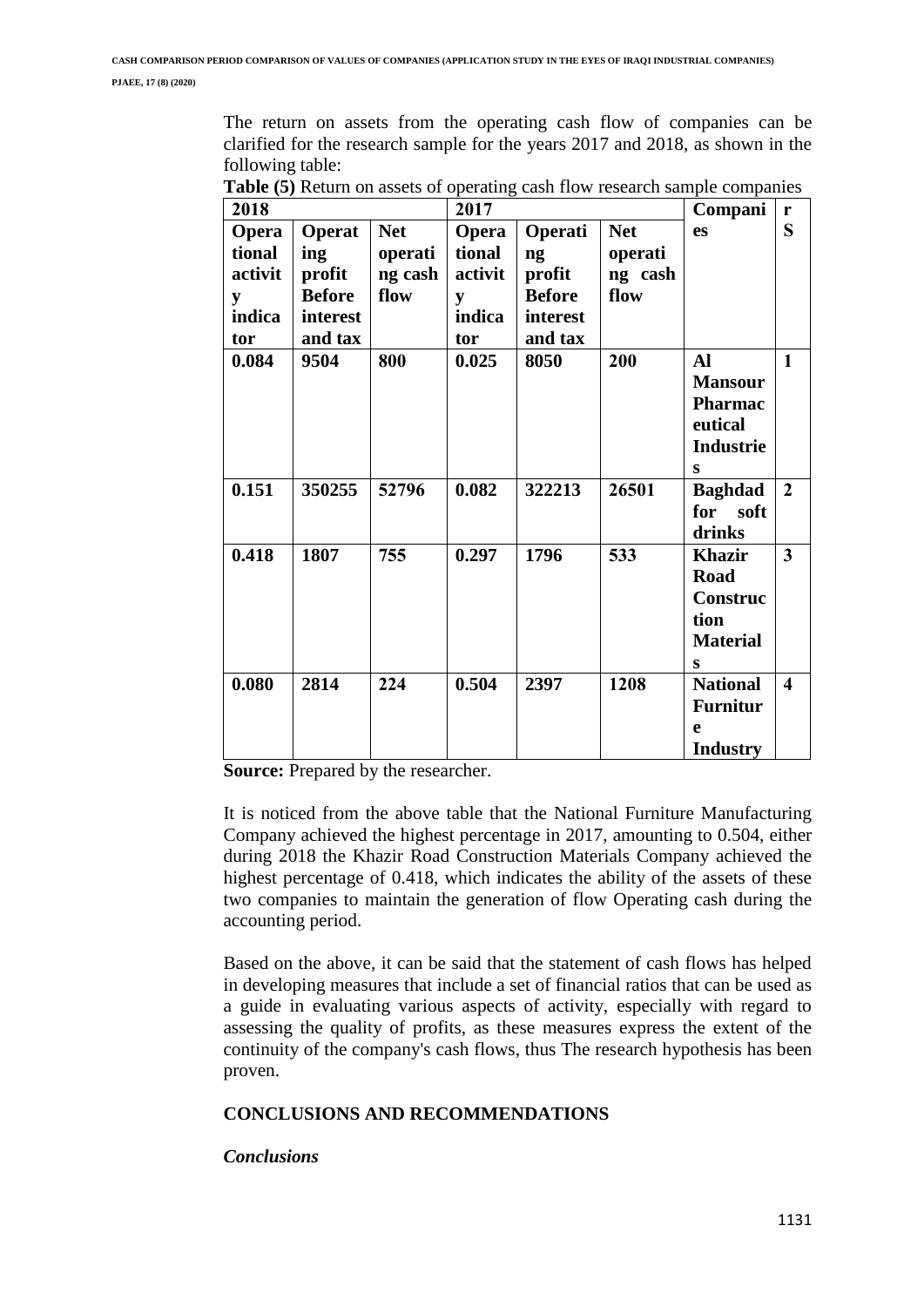1. The list of cash flows is from the lists that are prepared on the cash basis and provides information about the cash flow in and out to the company in detail.

2. The statement of cash flows is a good indication of the sincerity of the profits achieved by the company during a specific period of time.

3. Operating activities include the monetary effects of deals that are included in determining net income. Either investment activities are the flows resulting from the purchase and sale of fixed assets, while financing activities include the movement of loans and capital.

4. The adequacy of operating cash flows, activity index and return on assets from operating cash flow are among the most important ratios used to assess the quality of the company's profits.

5. The cash flow measures help in evaluating the quality of the companies 'profits for the research sample. These measures express the continuity of the company's cash flow.

#### *Recommendations*

1. Paying attention to the cash flow statement and preparing it with the income and financial position lists, in order to help provide detailed information that can serve decision-makers.

2. Conducting seminars to increase investor awareness of the importance of the cash flow statement and its ability to give important measures to decisionmakers, whether they are current or potential investors, financial analysts, or any of the entities that use financial companies' lists.

3. Conducting more research and studies looking at other variables derived from the statement of cash flows that affect the investor's decision.

4. The necessity of comparing cash flows from one year to another with an explanation of the impact of these flows on the quality of profits in order to evaluate and improve performance.

5. Relying on the data of this research in order to assess the quality of profits in other industrial companies, in a way that helps improve their overall performance.

## **SOURCES**

#### *Arab Sources*

- Al-Tamimi, Abbas And Ali, Nihad (2018), "The Reflection Of The Adoption Of The International Accounting Standard No. (2) For The Public Sector," Journal Of Economic And Administrative Sciences, Issue (109), Volume (24).
- Dahdouh, Hussein Ahmad (2008), "An Analytical Study Of The Information Content Of The Cash Flows List", Damascus University Journal Of Economic And Administrative Sciences, Volume (24), Issue (2).
- Dergham, Abdul Zahra (2008), "The Impact Of Operating Cash Flows On The Company's Value", Al-Muthanna Journal For Administrative And Economic Sciences, Volume (3), Issue (7).